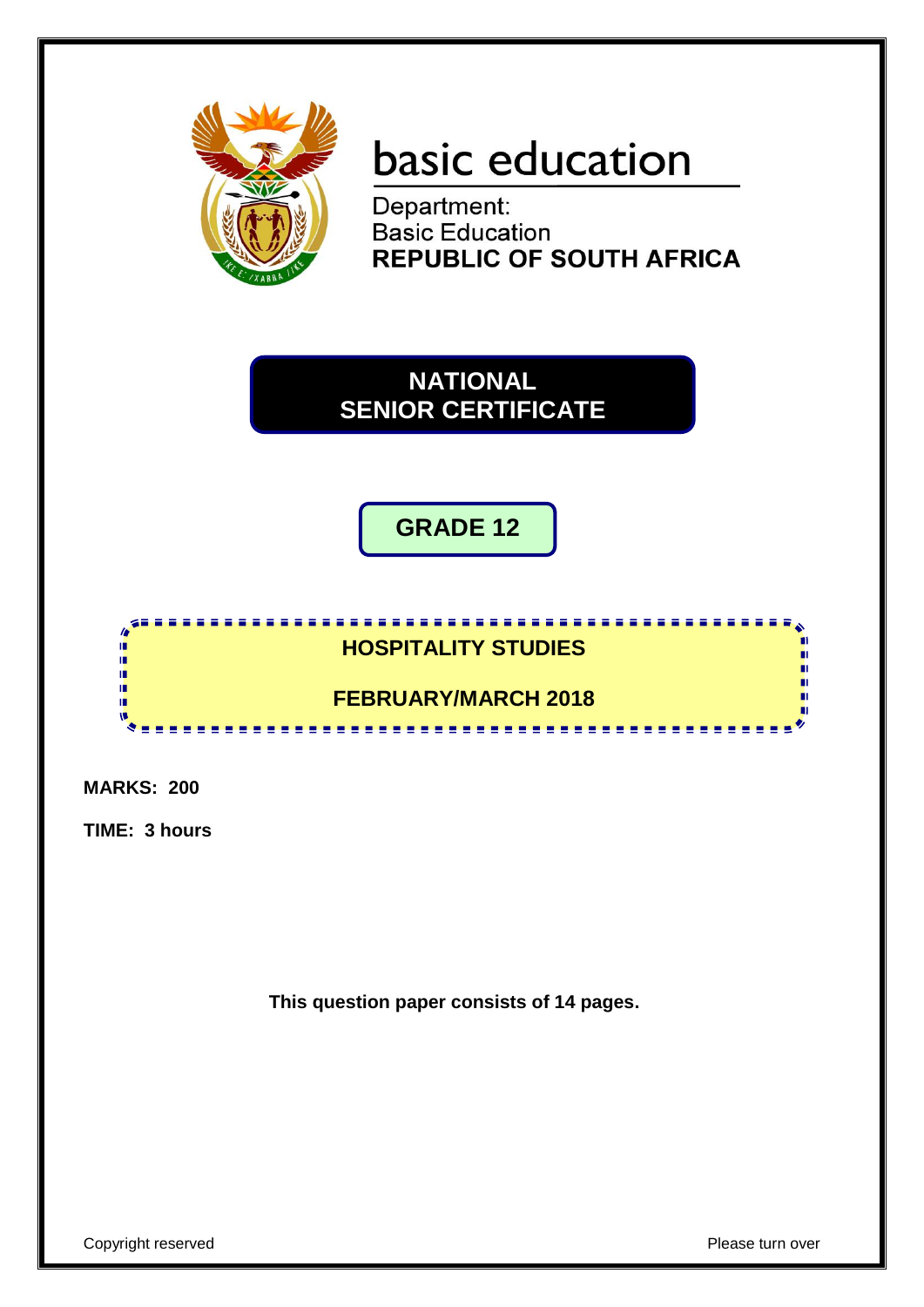# **INSTRUCTIONS AND INFORMATION**

1. This question paper consists of FOUR sections.

| SECTION A: Short questions (all topics)       | (40) |
|-----------------------------------------------|------|
| SECTION B: Kitchen and restaurant operations; |      |
| Hygiene, safety and security                  | (20) |
| SECTION C: Nutrition and menu planning;       |      |
| Food commodities                              | (80) |
| SECTION D: Sectors and careers;               |      |
| Food and beverage service                     | (60) |

- 2. Answer ALL the questions in the ANSWER BOOK.
- 3. Number the answers correctly according to the numbering system used in this question paper.
- 4. Write neatly and legibly.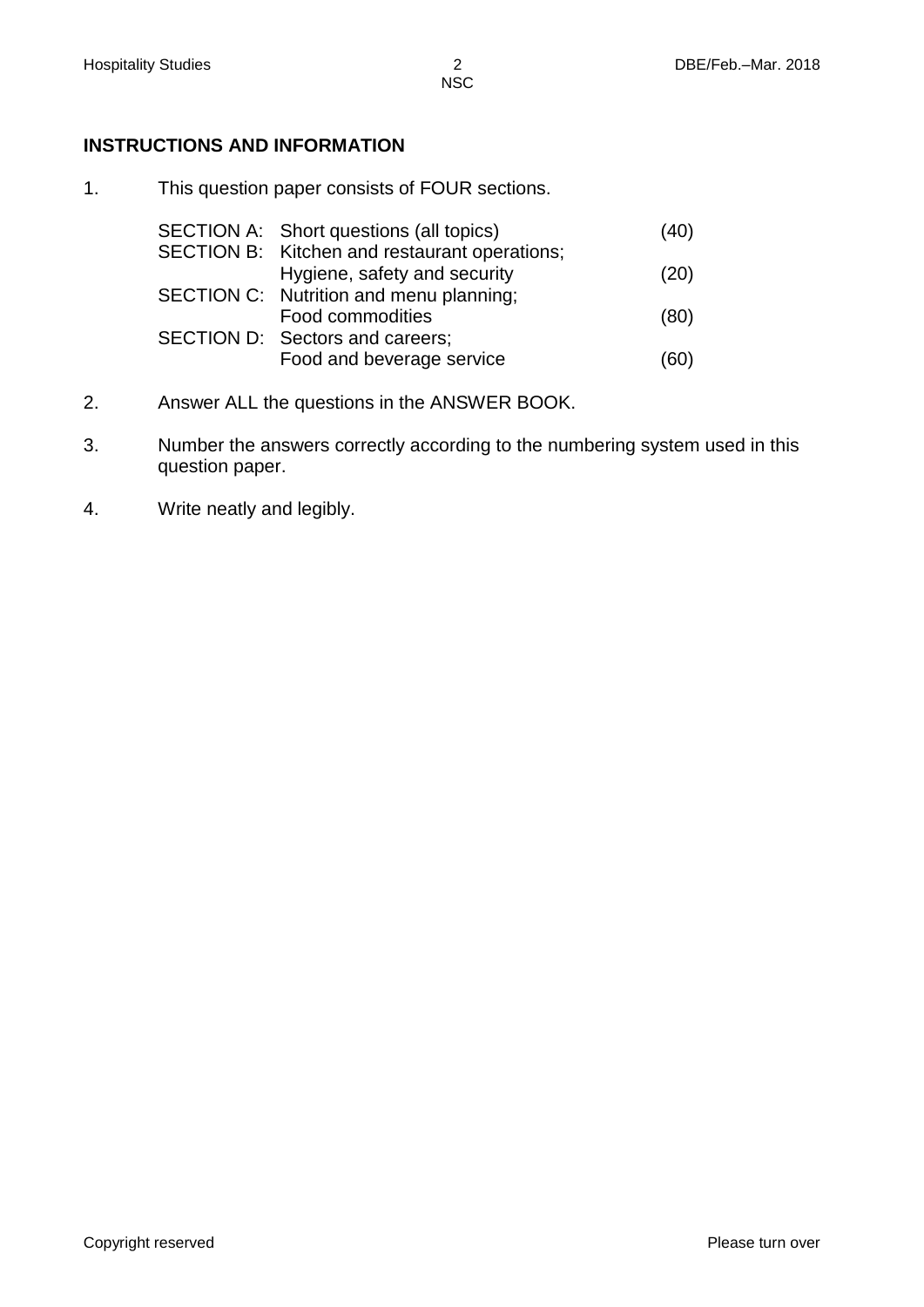**NSC** 

# **SECTION A: SHORT QUESTIONS**

#### **QUESTION 1**

#### 1.1 **MULTIPLE-CHOICE QUESTIONS**

Various options are provided as possible answers to the following questions. Choose the answer and write only the letter (A–D) next to the question number (1.1.1–1.1.10) in the ANSWER BOOK, for example 1.1.11 D.

## **EXAMPLE:**

- 1.1.11 A good source of vitamin C is ...
	- A milk.
	- B oranges.
	- C meat.
	- D. bread.

## **ANSWER:**

- 1.1.11 B
- 1.1.1 The main function of a night auditor is to ...
	- A perform petty cash payments.
	- B look after special guests at night.
	- C balance all front-office accounts.
	- D greet guests who arrive at night. (1)
- 1.1.2 Inedible yellow connective tissue in meat mainly consists of ...
	- A collagen.
	- B gelatin.
	- C elastin.
	- D. sarcoplasm. (1)
- 1.1.3 A symptom of hepatitis A is ...
	- A continuous coughing.
	- B severe diarrhoea.
	- $\mathsf{C}$ night sweats.
	- D swollen glands. (1)
- 1.1.4 … is NOT suitable to serve at a cocktail function.
	- A Canapés and crudités
	- B Noisettes and tournedos
	- $\mathsf{C}$ Rissoles and kebabs
	- D. Rösti and blini (1)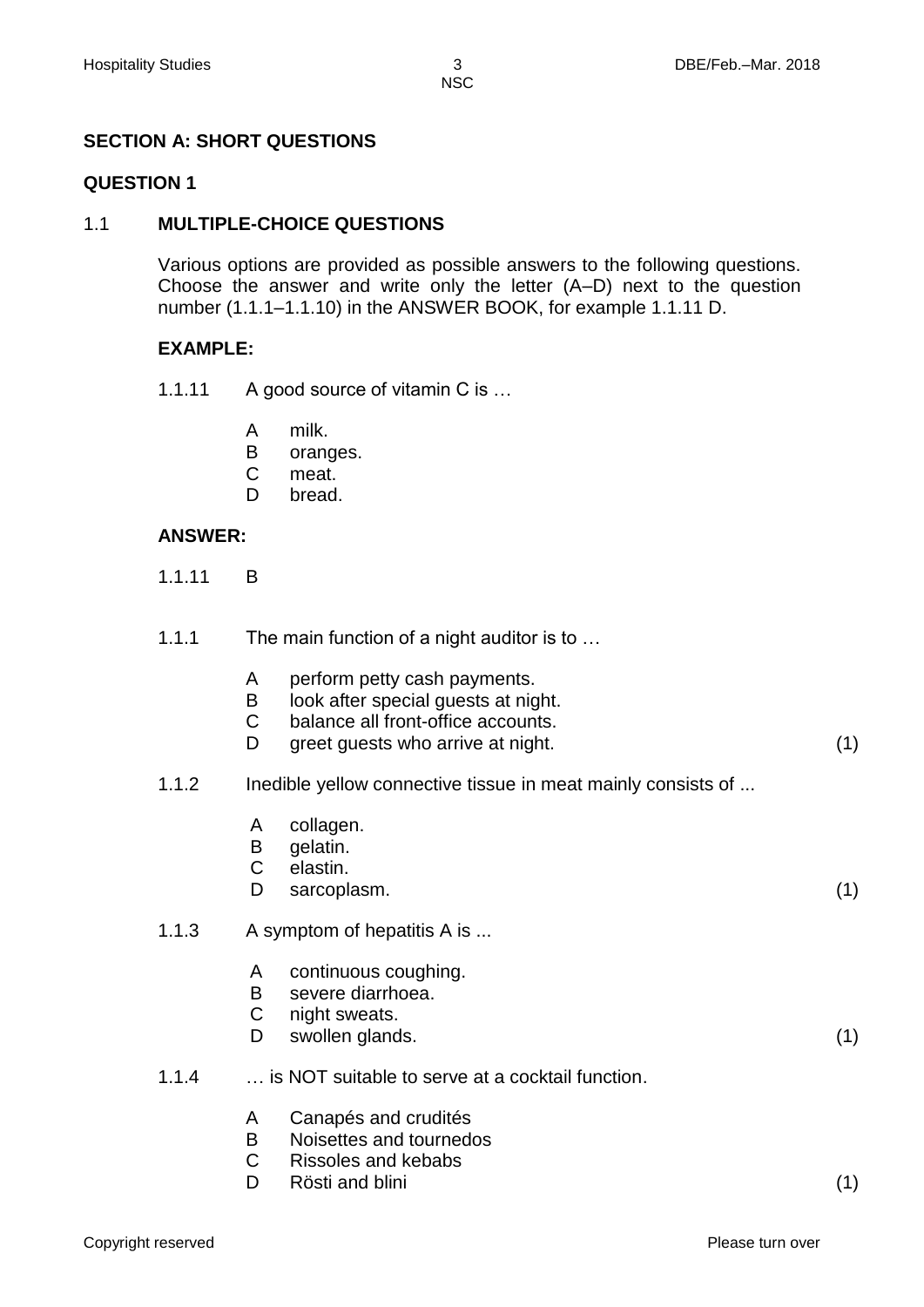| 1.1.5  |                  | When gelatin is melted over hot water the process is known as                                 |     |
|--------|------------------|-----------------------------------------------------------------------------------------------|-----|
|        | A<br>B<br>C<br>D | dispersion.<br>gelation.<br>hydration.<br>setting.                                            | (1) |
| 1.1.6  | tool.            | is part of brand awareness and can also be used as a marketing                                |     |
|        | A<br>B<br>C<br>D | Packaging<br>Promotion<br>Advertising<br>Presentation                                         | (1) |
| 1.1.7  | $a$ /an $\dots$  | A drink that is made with two or more beverages is known as                                   |     |
|        | A<br>B<br>C<br>D | espresso.<br>cordial.<br>syrup.<br>cocktail.                                                  | (1) |
| 1.1.8  |                  | The term that is used to describe the pricking of a pastry base with<br>a fork before baking: |     |
|        | A<br>Β<br>C<br>D | Glazing<br>Trapping<br>Docking<br>Lining                                                      | (1) |
| 1.1.9  |                  | Paula is a/an  vegetarian because she consumes fish and<br>seafood.                           |     |
|        | A<br>B<br>C<br>D | lacto<br><b>OVO</b><br>pollo<br>pesco                                                         | (1) |
| 1.1.10 |                  | Pinotage is classified as a  wine.                                                            |     |
|        | A<br>B<br>C<br>D | sparkling<br>red<br>fortified<br>white                                                        | (1) |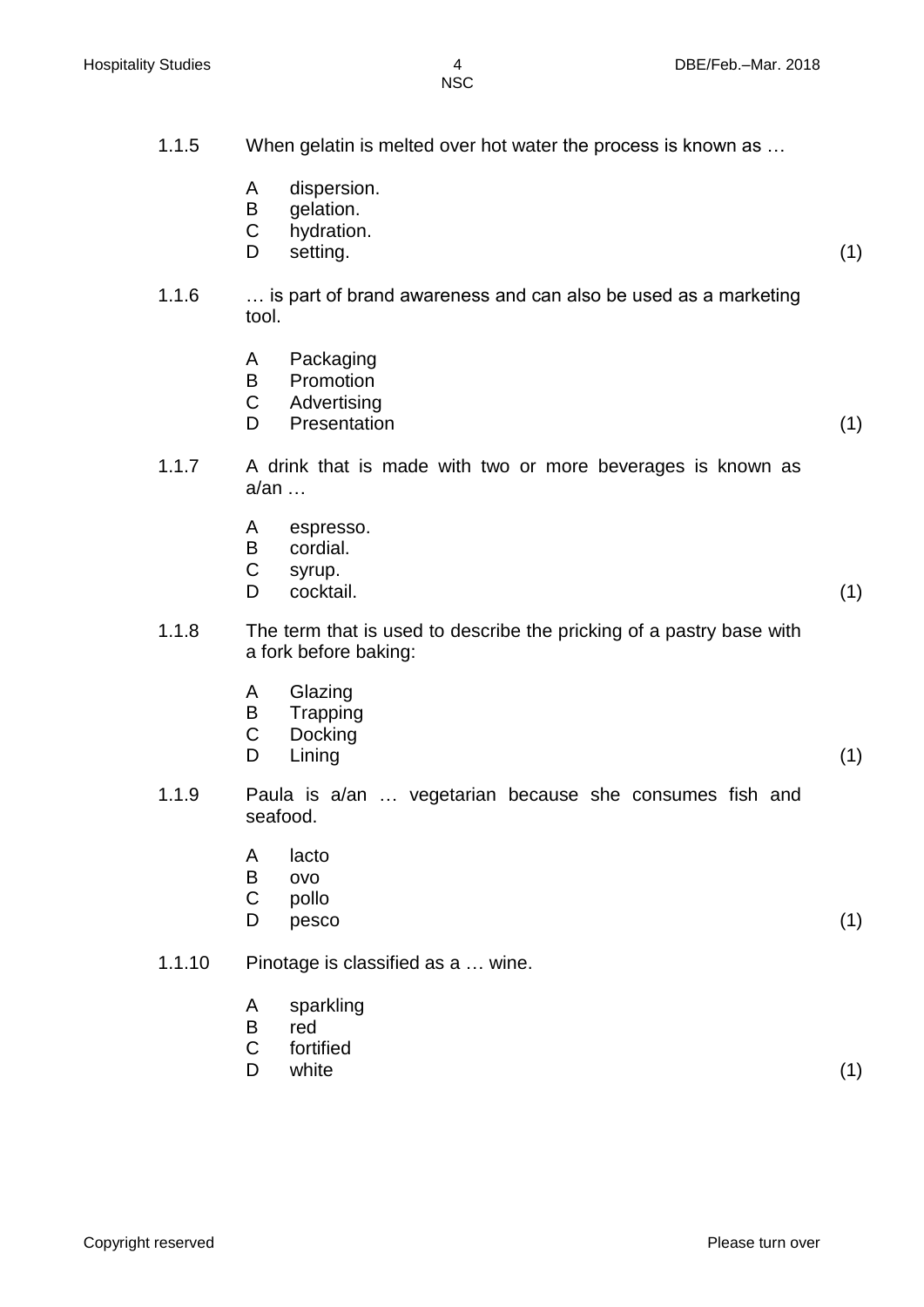1.2 The various cuts of beef are illustrated on the carcass below. Choose the number of the cut of beef in COLUMN A that matches the cut in COLUMN B and its specific use in COLUMN C. Write only the letter (A–G) from COLUMN B and the Roman numerals ((i)–(vii)) from COLUMN C next to the question number(1.2.1–1.2.5) in the ANSWER BOOK, for example 1.2.6 H (viii).



| <b>COLUMN A</b>       | <b>COLUMN B</b> | <b>COLUMN C</b>           |
|-----------------------|-----------------|---------------------------|
| Number of cut of beef | Cut             | <b>Specific use</b>       |
| 1.2.1                 | bolo<br>Α       | club steak                |
| 1.2.2                 | prime rib<br>B  | (ii)<br>tournedos         |
| 1.2.3<br>8            | wing rib<br>C   | (iii)<br>beef olives      |
| 13<br>1.2.4           | D<br>hump       | Porterhouse steak<br>(iv) |
| 12<br>1.2.5           | E<br>fillet     | kebabs<br>'Vì             |
|                       | F<br>rump       | corned beef<br>'vi)       |
|                       | shin<br>G       | (vii<br>stock             |

#### 1.3 **ONE-WORD ITEMS**

Give ONE word/term for each of the following descriptions. Write only the word/term next to the question number (1.3.1–1.3.10) in the ANSWER BOOK.

- 1.3.1 The tool used by waiters to open wine bottles
- 1.3.2 A preservation process during which fruit is cooked repeatedly in highly concentrated syrup
- 1.3.3 Heating and cooling chocolate to make it more resistant to melting
- 1.3.4 The process used to fill joints of meat before cooking
- 1.3.5 A food-borne disease caused by contaminated water
- 1.3.6 A pastry used to make samoosas
- 1.3.7 A very small creamy nut that has an oval shape and which is used as an essential ingredient in Italian pesto sauce
- 1.3.8 The main nutrient in choux pastry
- 1.3.9 An enzyme that prevents the setting of gelatin because it breaks down the protein
- 1.3.10 A disease caused when the body is unable to produce sufficient  $\hbox{insulin} \hspace{1.5cm} (10 \times 1) \hspace{1.5cm} (10)$

 $(5 \times 2)$   $(10)$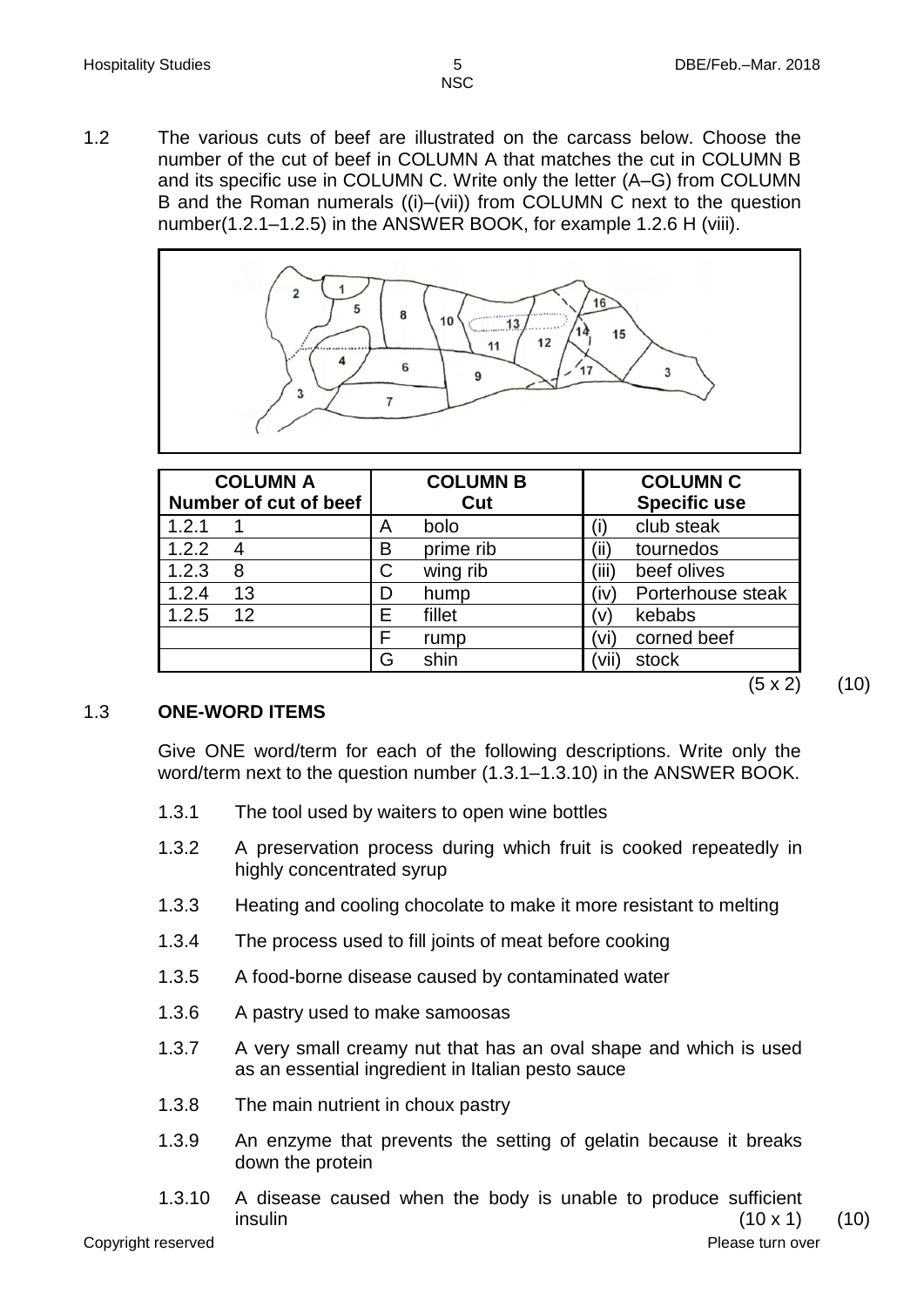## 1.4 **SELECTION**

Choose FIVE examples of baked desserts in the list below. Write only the letters (A–J) next to the question number (1.4) in the ANSWER BOOK.

- A Crêpe Suzette
- B Bread and butter pudding
- C Malva pudding
- D Banana fritters
- E **Trifle**
- F Apple strudel
- G Crème caramel
- H Chocolate soufflé
- I Charlotte muscovite
- $\mathbf{J}$ Churros  $(5 \times 1)$   $(5)$

## 1.5 **ONE-WORD ITEMS**

Give ONE word/term for each of the following descriptions of serving equipment by choosing a word/term from the list below. Write only the word/term next to the question number (1.5.1–1.5.5) in the ANSWER BOOK.

|       | service cloth; cloche;<br>carving unit;<br>plunger;<br>tongs;<br>sauceboat;<br>underliner;<br>hot tray |     |
|-------|--------------------------------------------------------------------------------------------------------|-----|
| 1.5.1 | Used to protect the hands and wrists from burns                                                        | (1) |
| 1.5.2 | Used to keep plates, serving dishes and food warm on the buffet<br>table                               | (1) |
| 1.5.3 | Equipment used to prepare coffee                                                                       | (1) |
| 1.5.4 | Used to cover food and prevent it from drying out                                                      | (1) |
| 1.5.5 | Equipment used for serving all single portions of food                                                 | (1) |
|       | <b>TOTAL SECTION A:</b>                                                                                | 40  |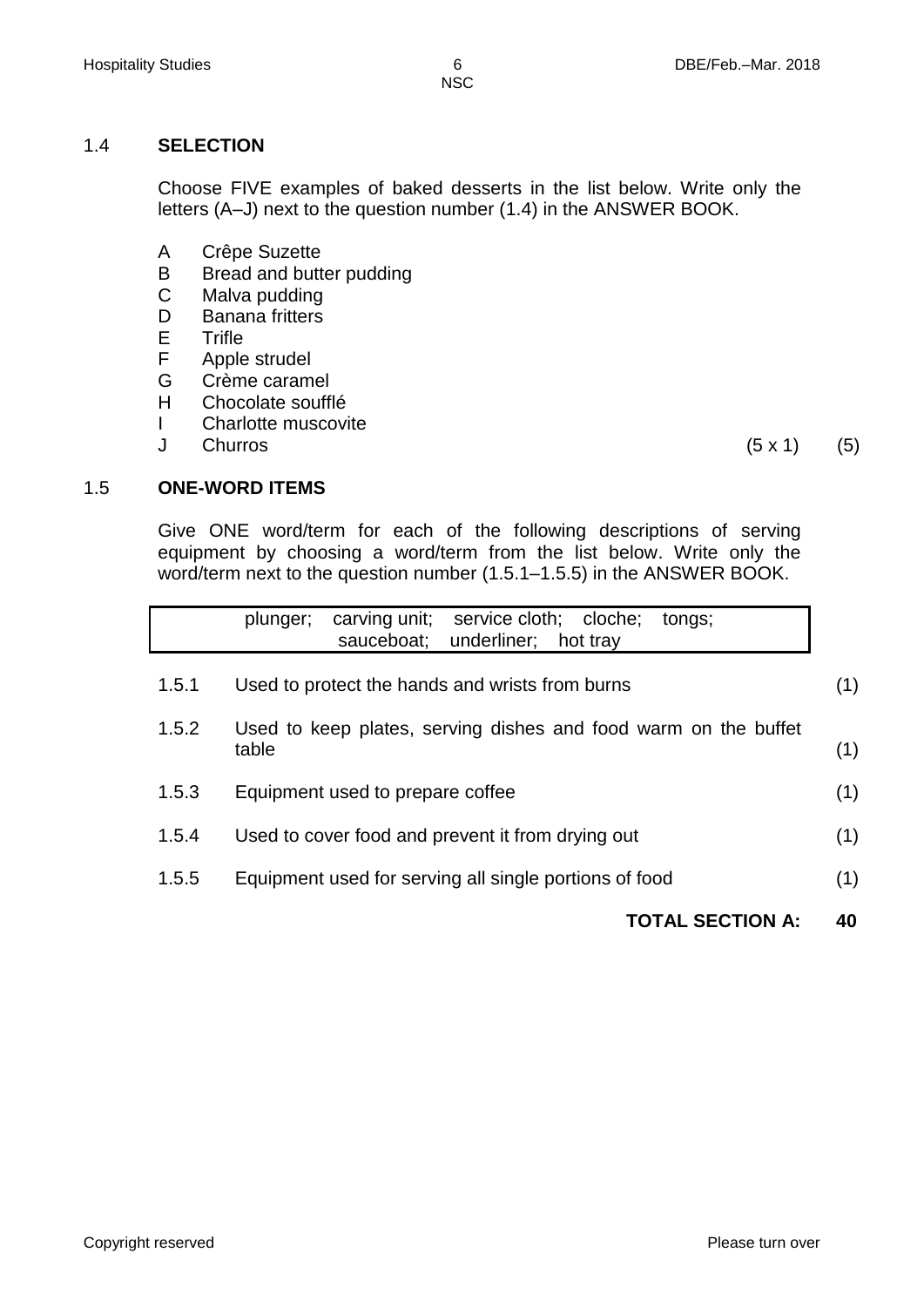**NSC** 

#### **SECTION B: KITCHEN AND RESTAURANT OPERATIONS; HYGIENE, SAFETY AND SECURITY**

## **QUESTION 2**

2.1 Study the scenario below and answer the questions that follow.



- 2.1.1 Identify the disease that the porter is suffering from. (1)
- 2.1.2 Predict THREE other symptoms that the porter may have, other than the one identified in QUESTION 2.1.2. (3)
- 2.1.3 Do you think that the disease in QUESTION 2.1.1 will have a negative impact on the workforce? Motivate your answer. (3)
- 2.2 State TWO precautionary measures that should be taken by a food handler who is suffering from HIV/Aids. (2)
- 2.3 Study the scenario below and answer the questions that follow.

Amanda was employed as a waiter at a local hotel recently. She told you that the hotel manager gave her just one look, appointed her and told her to start straight away, without interviewing her or introducing her to the point-of-sale (POS) system.

- 2.3.1 Explain what impact the manager's action will have on service excellence. (3)
- 2.3.2 Amanda has decided to accept the job at the local hotel.

Advise Amanda on 'professional work ethics' that she should display. (3)

2.4 One of the advantages of the POS (point of sale) system is to increase productivity.

Evaluate the statement. (3)

2.5 Discuss TWO safety practices to follow when purchasing a product online. (2)

#### **TOTAL SECTION B: 20**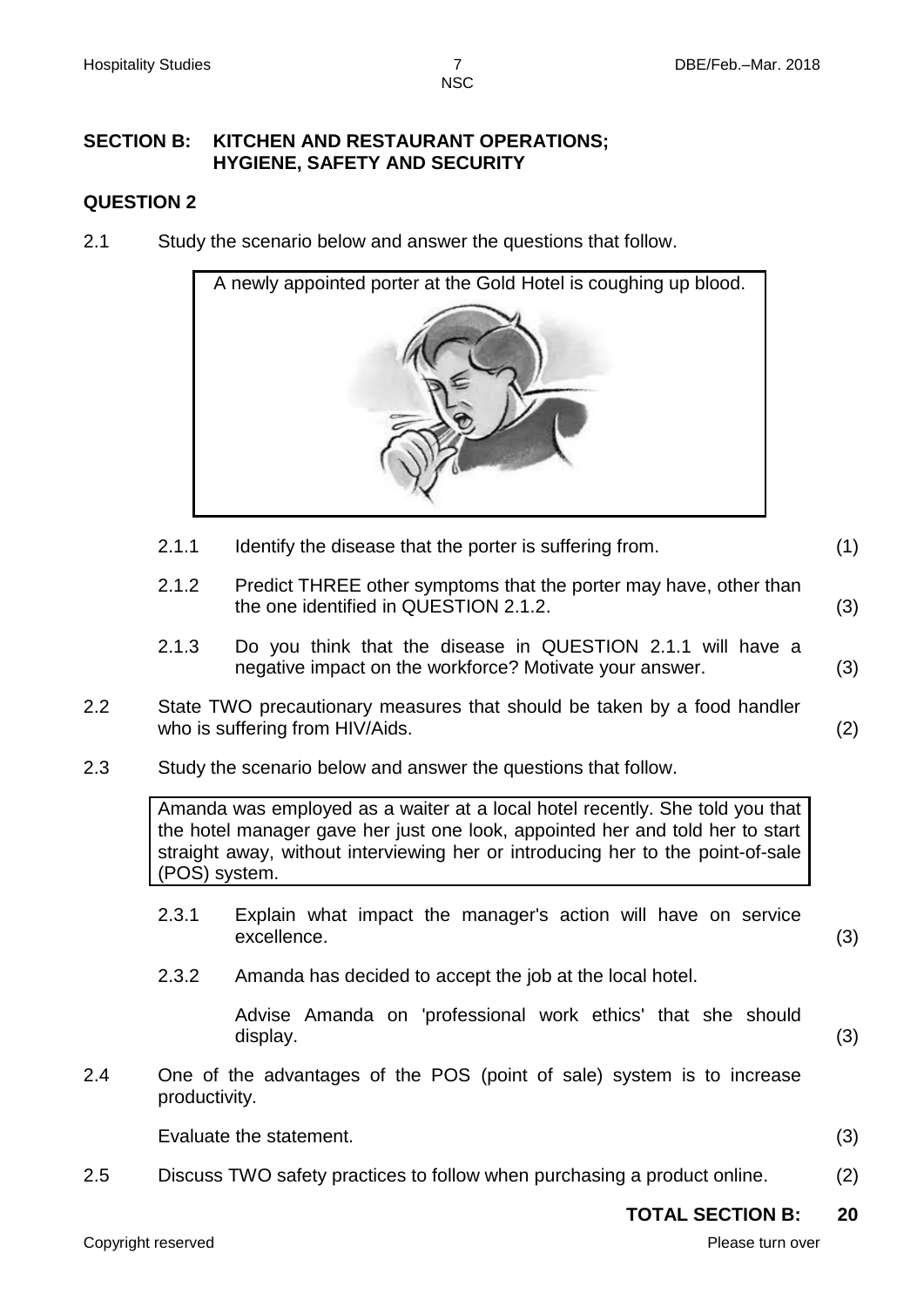NSC

#### **SECTION C: NUTRITION AND MENU PLANNING; FOOD COMMODITIES**

#### **QUESTION 3**

3.1 Study the dishes below and answer the questions that follow.



- 3.1.1 Identify the type of function where the dishes above will be served. (1)
- 3.1.2 Motivate why it is to the advantage of the caterer to host the type of function identified in QUESTION 3.1.1. (4)
- 3.1.3 Evaluate the suitability of the dishes above for guests with high cholesterol. (4)
- 3.1.4 Give reasons why the dishes above are suitable for people who are HIV positive. (4)
- 3.2 Study the extract below and answer the questions that follow.

You have been advised by a dietician to become a vegetarian. You are told to exclude meat, poultry and fish and rather have a balanced intake of legumes, nuts, seeds, milk products and eggs.

- 3.2.1 Identify the type of vegetarianism recommended by the dietician. (1)
- 3.2.2 Motivate why the dietician might have advised you to become a vegetarian. (2)
- 3.2.3 Name THREE types of seeds that you could include in your diet. (3)
- 3.2.4 List the nutrients found in nuts. (3)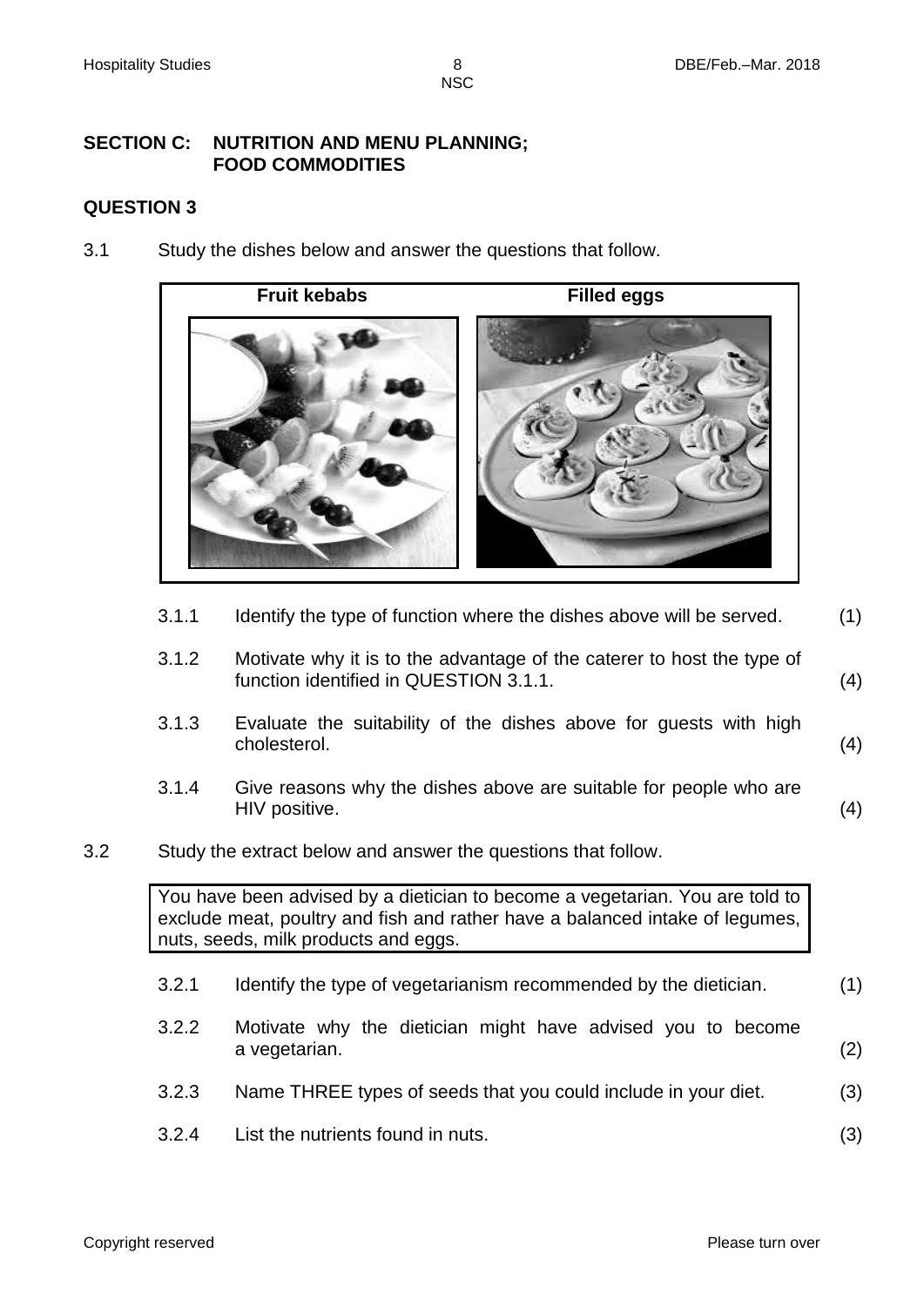3.3 Study the extract below and answer the questions that follow.

The following costs were incurred at the Food and Wine Restaurant for a banquet prepared for 40 people.

Food costs: R4 450 Overhead costs: R650 Labour costs: R1 600 Net profit: 40%

- 3.3.1 Calculate the selling price. Show ALL calculations. (5)
- 3.3.2 Calculate the selling price per person for the banquet. Show ALL calculations. (3)
- 3.4 Study the label below and answer the questions that follow.



- 3.4.1 Identify the preservation method above. (1)
- 3.4.2 Evaluate the information on the label above. (5)
- 3.4.3 State FOUR advantages of food preservation using the method identified in QUESTION 3.4.1. (4)

**[40]**

Copyright reserved **Please turn over the Copyright reserved** Please turn over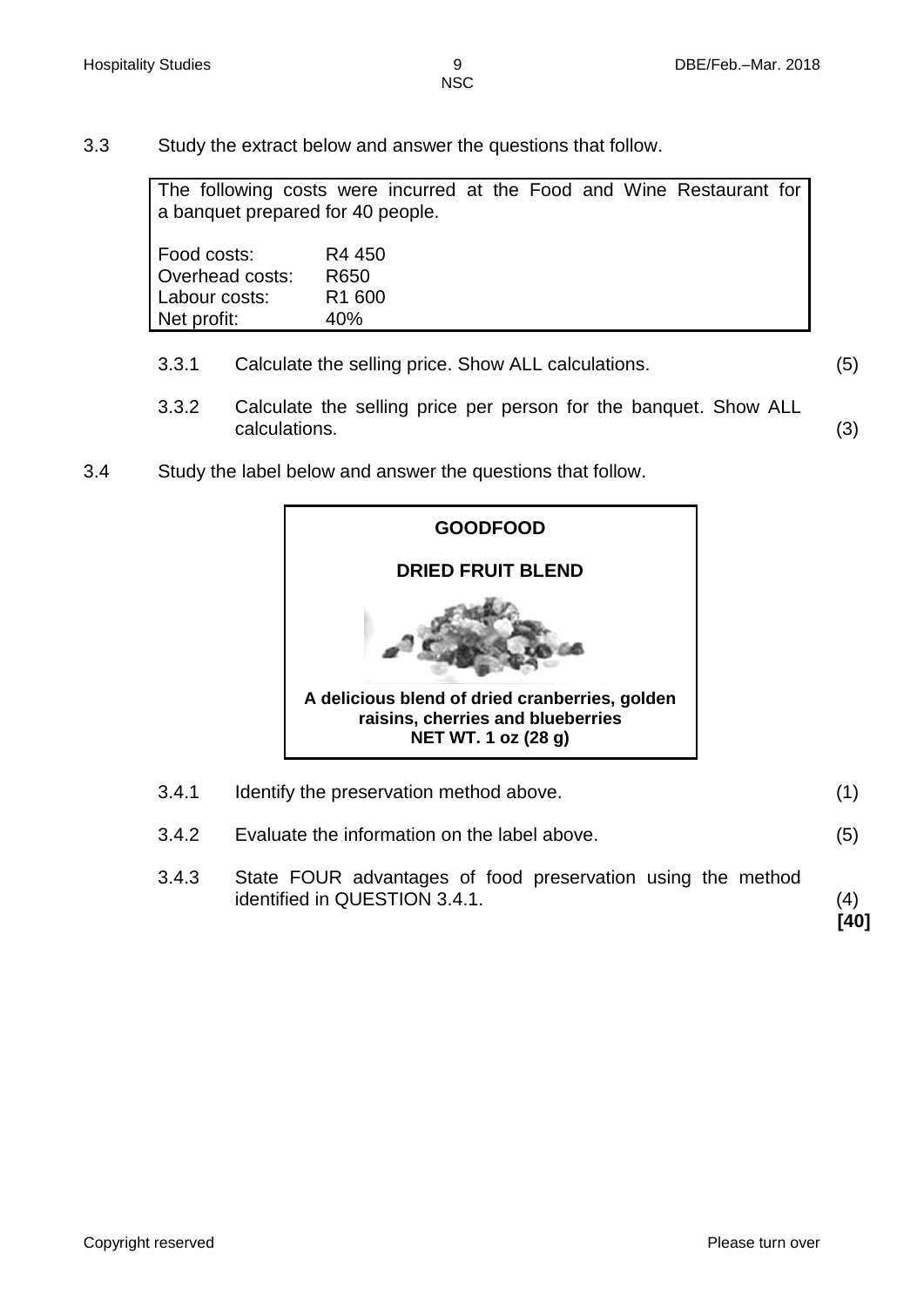# **QUESTION 4**

4.1 Study the pictures below and answer the questions that follow.



4.1.1 Distinguish between the three products. Redraw the table below in the ANSWER BOOK and complete the table.

|                   | <b>MILK</b><br>TART | <b>CREAM</b><br><b>PUFFS</b> | <b>VOL-AU-</b><br><b>VENTS</b> |
|-------------------|---------------------|------------------------------|--------------------------------|
| Type of pastry    |                     |                              |                                |
| Shaping technique |                     |                              |                                |

- 4.1.2 Identify a product that should be baked blind. Motivate your answer. (3)
- 4.1.3 Comment on the appearance of the vol-au-vent. (3)
- 4.1.4 Name the pyramid-shaped product made by stacking cream puffs using caramel. (1)
- 4.1.5 Justify why the spun sugar used to decorate the product named in QUESTION 4.1.4, should be prepared on the same day it is used. (2)
- 4.1.6 Explain how spun sugar is made. (2)
- 4.1.7 The cream filling in the puffs can also be replaced by a chiffon filling.

Explain how a chiffon filling is prepared. (3)

(6)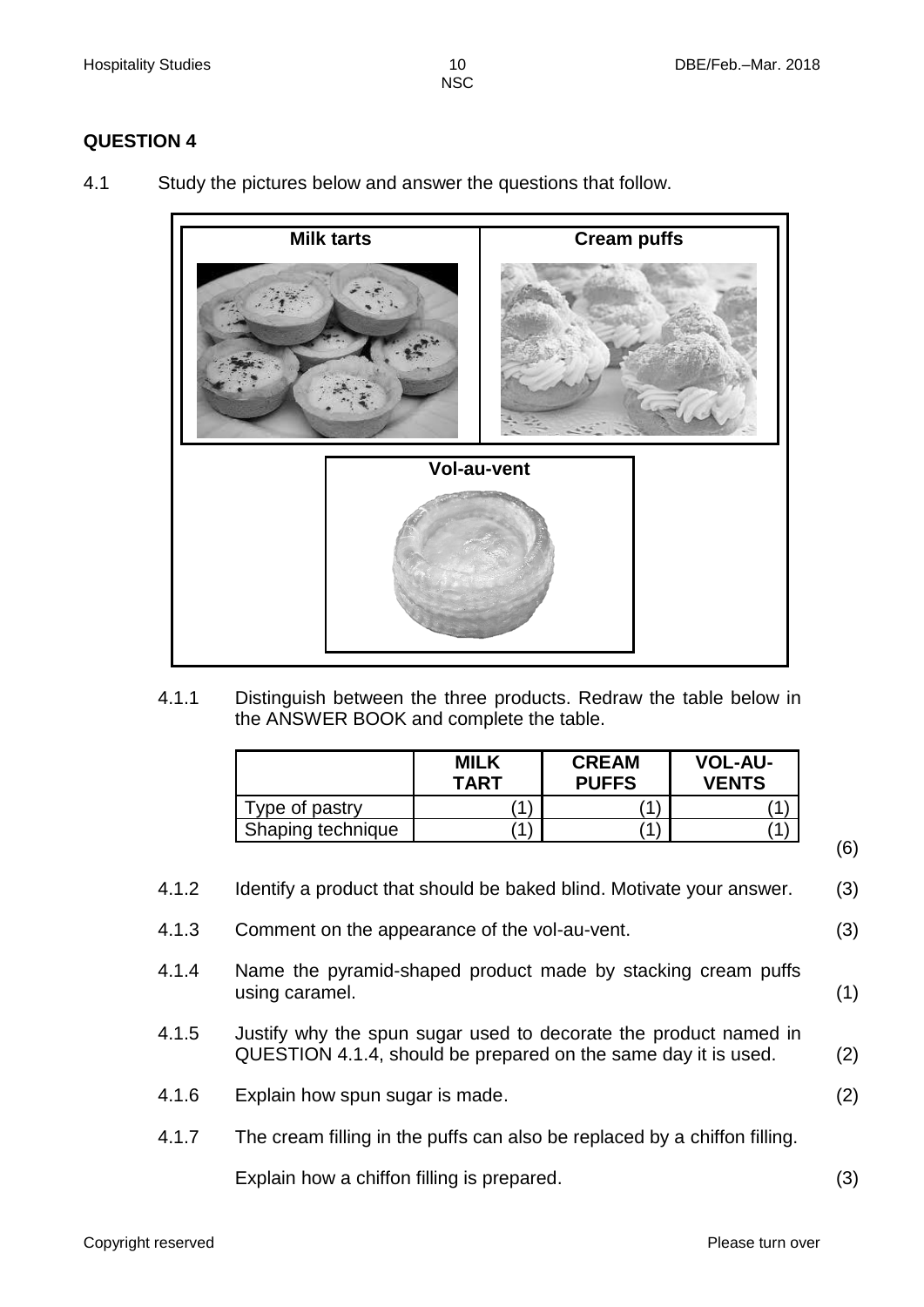4.2 Study the extract below and answer the questions that follow.

Grade 12 learners have prepared kiwi jelly and strawberry coulis for a practical lesson.

- 4.2.1 Give suitable reasons for EACH of the following faults that occurred when preparing the jelly:
	- (a) There were ice crystals in the kiwi jelly. (1)
	- (b) The kiwi jelly did not set properly. (3)
- 4.2.2 Describe how the moulds should be prepared in order to ensure that the kiwi jelly unmoulds easily. (3)
- 4.2.3 Explain what a *coulis* is. (2)
- 4.3 Study the picture below and answer the questions that follow.



- 4.3.1 Name the part of the beef carcass from which the T-bone was cut. (1)
- 4.3.2 Explain why T-bone steak is suitable for braaiing in South Africa. (3)
- 4.3.3 Give possible reasons why the T-bone above turned out to be extremely tough and dry when served at a restaurant. (4)
- 4.3.4 Name THREE factors to consider when purchasing the cut of meat above. (3)

**[40]**

#### **TOTAL SECTION C: 80**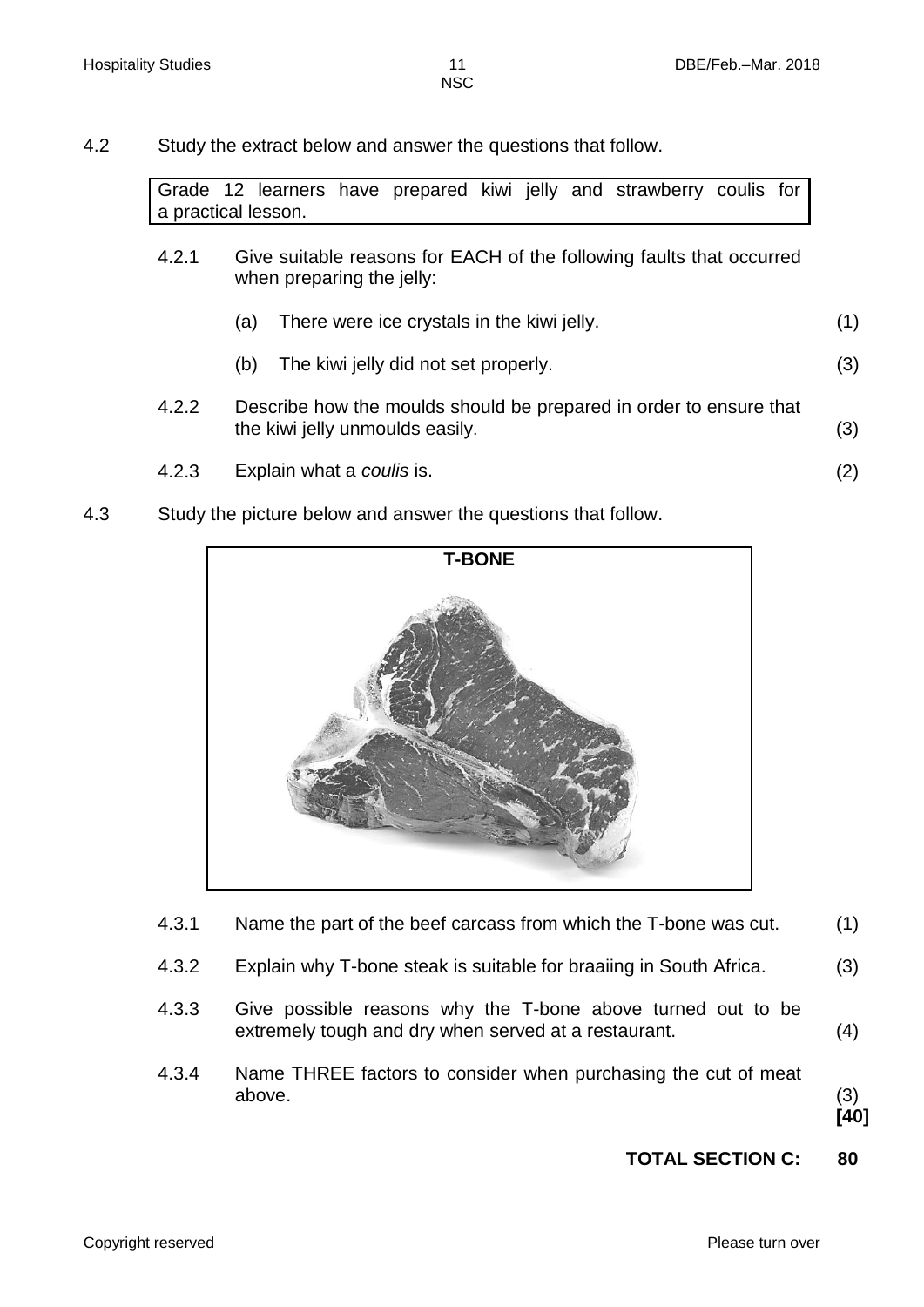# **SECTION D: SECTORS AND CAREERS; FOOD AND BEVERAGE SERVICE**

#### **QUESTION 5**

5.1 Study the poster below and answer the questions that follow.



- 5.1.1 Name THREE other visual marketing tools that can be used to market the product above. (3) 5.1.2 Predict the target market that the product above will appeal to. Motivate your answer. (2)
- 5.1.3 Explain how the sale of the product above will contribute to the South African economy. (4)
- 5.1.4 Evaluate the poster above. (5)
- 5.2 Read the extract below and answer the questions that follow.

A young entrepreneur opened a ten-room guesthouse in the local community recently. He has appointed you as the accountant at his new business.

- 5.2.1 Recommend THREE revenue-generating areas, other than the bedrooms, that could assist the guesthouse in generating income. (3)
- 5.2.2 Suggest FOUR responsibilities of an accountant in the guesthouse above. (4)
- 5.2.3 State FOUR characteristics that the young entrepreneur should have.  $(4)$
- 5.2.4 A business plan is important when starting a business.

State FIVE aspects that the young entrepreneur should include in his business description. (5)

**[30]**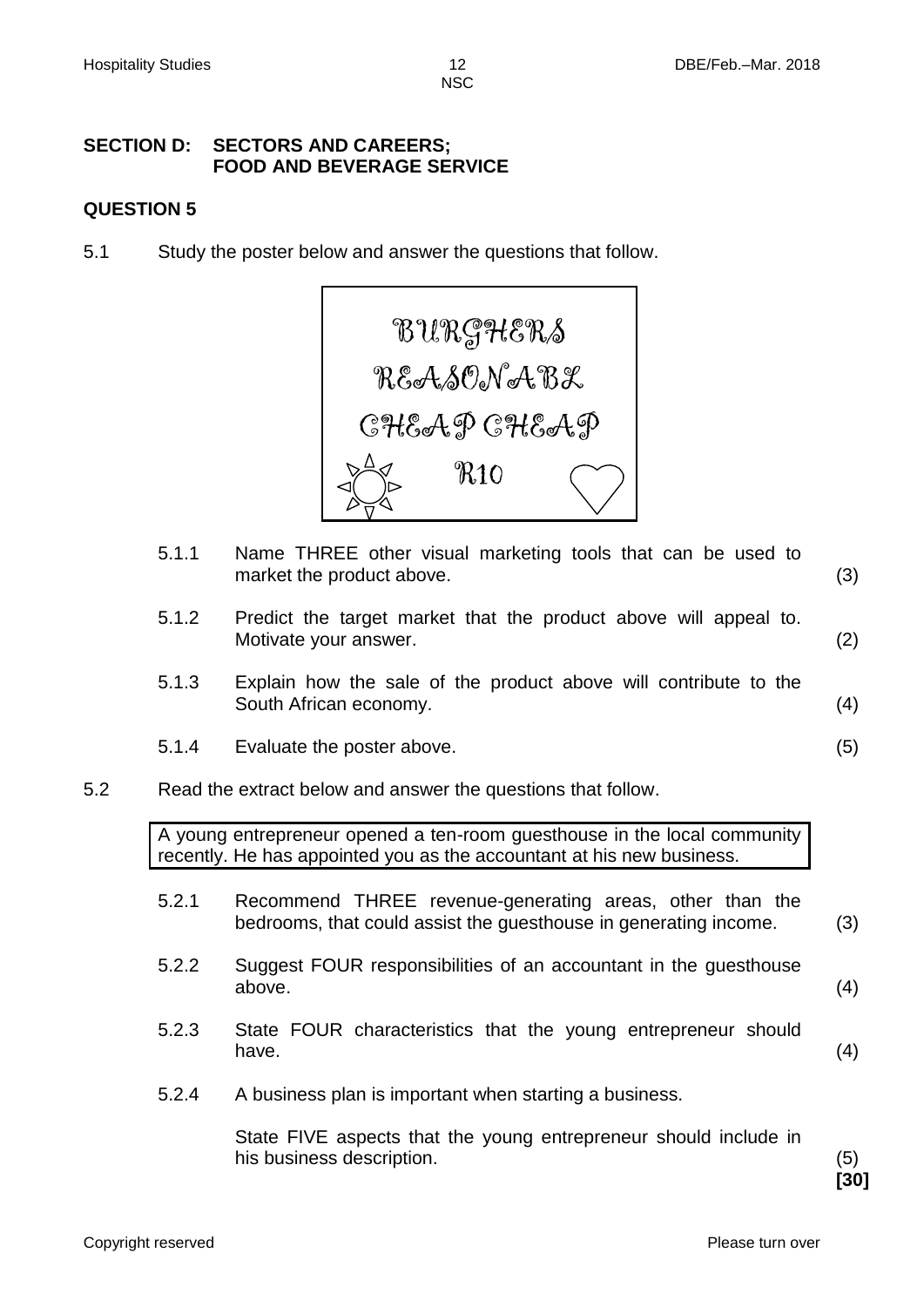## **QUESTION 6**

6.1 Read the extract, study the photographs with information below and then answer the questions that follow.

A group of guests is celebrating a 21<sup>st</sup> birthday party at a restaurant. The group orders a selection of popular South African sparkling wines, including Methóde Cap Classique and de-alcoholised sparkling wines. Mary, an 18-year-old waitress, has been assigned to serve the table.



| 6.1.1 | Define the term Methóde Cap Classique.                                                          | (1) |
|-------|-------------------------------------------------------------------------------------------------|-----|
| 6.1.2 | Name TWO other methods used for making sparkling wines.                                         | (2) |
| 6.1.3 | Explain why the term 'Champagne' is incorrect when referring to the<br>sparkling wines above.   | (1) |
| 6.1.4 | Suggest a suitable starter to pair with Champagne.                                              | (1) |
| 6.1.5 | Explain what a <i>de-alcoholised wine</i> is.                                                   | (2) |
| 6.1.6 | Choose a suitable glass (A–D) and temperature for the sparkling<br>wine above.                  | (2) |
| 6.1.7 | Explain how the glasses above can be frosted.                                                   | (2) |
| 6.1.8 | Discuss the legal requirements that restaurant owners have to<br>comply with when serving wine. | (3) |
| 6.1.9 | One of the guests becomes flirtatious with Mary and she feels<br>uncomfortable.                 |     |
|       | Discuss how Mary should handle the guest.                                                       | (4) |